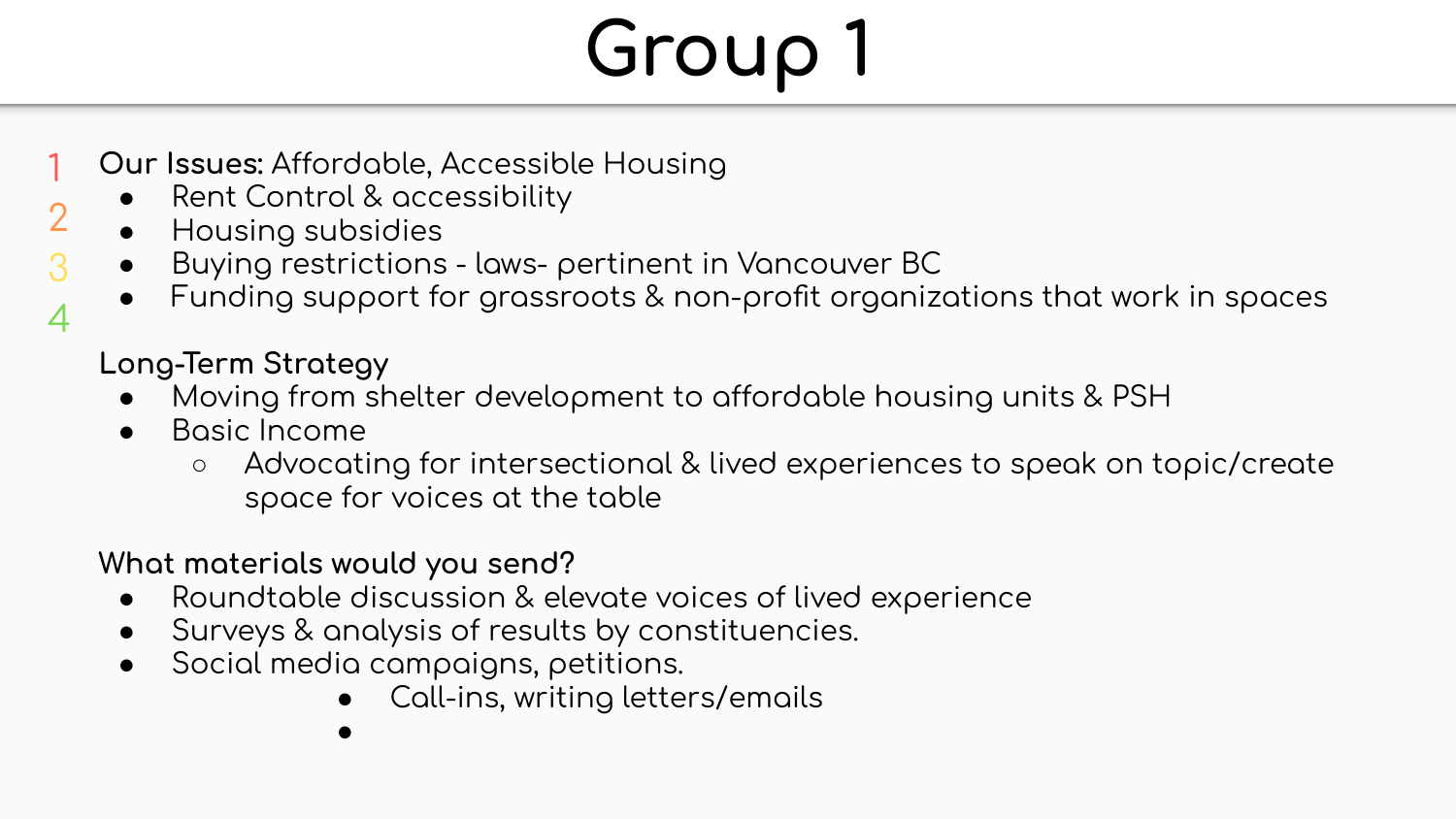- What is your ask? / What do you want them to commit to?
	- New commitment to end homelessness (after what ended in 2018)
	- Seeking support for our issues through media representation & official words of support
	- Inquiry on affordability & accessibility on national level, to be translated down to  $\bullet$ provincial & municipal levels.

How would you engage them post-meeting?

- Personal Thank-you's & follow up, emails, invitations to events etc.  $\circ$
- Asking for updates on their commitment  $\circ$
- Media campaigns (  $\circ$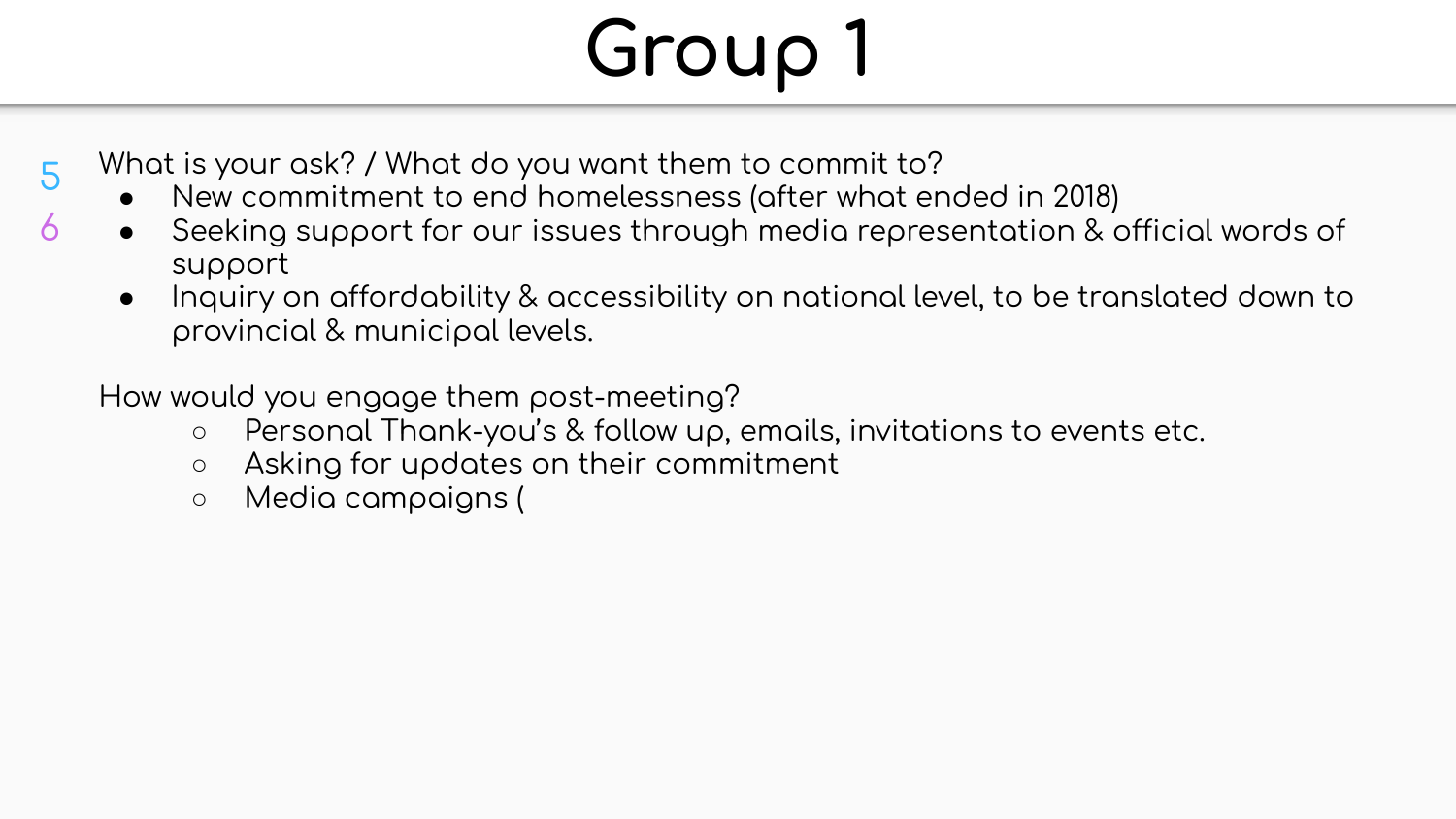- List Team Members (select a member to fill out slides and one to present)
	- Marine, Euan, Jenn
- Select an issue you care about: gender based violence
- Identify your representatives: Rachel Bendayan, Ruba Gazal, Richard Ryan
- Plan your meeting.
	- Brainstorm 2-3 key points.
	- $\circ$  Reviewing existing policies related to combatting various forms of violence (cyber violence & harassment, workplace violence, etc.)
	- Cyber violence and harassment and how to address it
	- $\circ$  Applying an inclusive & intersectional lens to policy making
	- Decriminalize sex work

5

6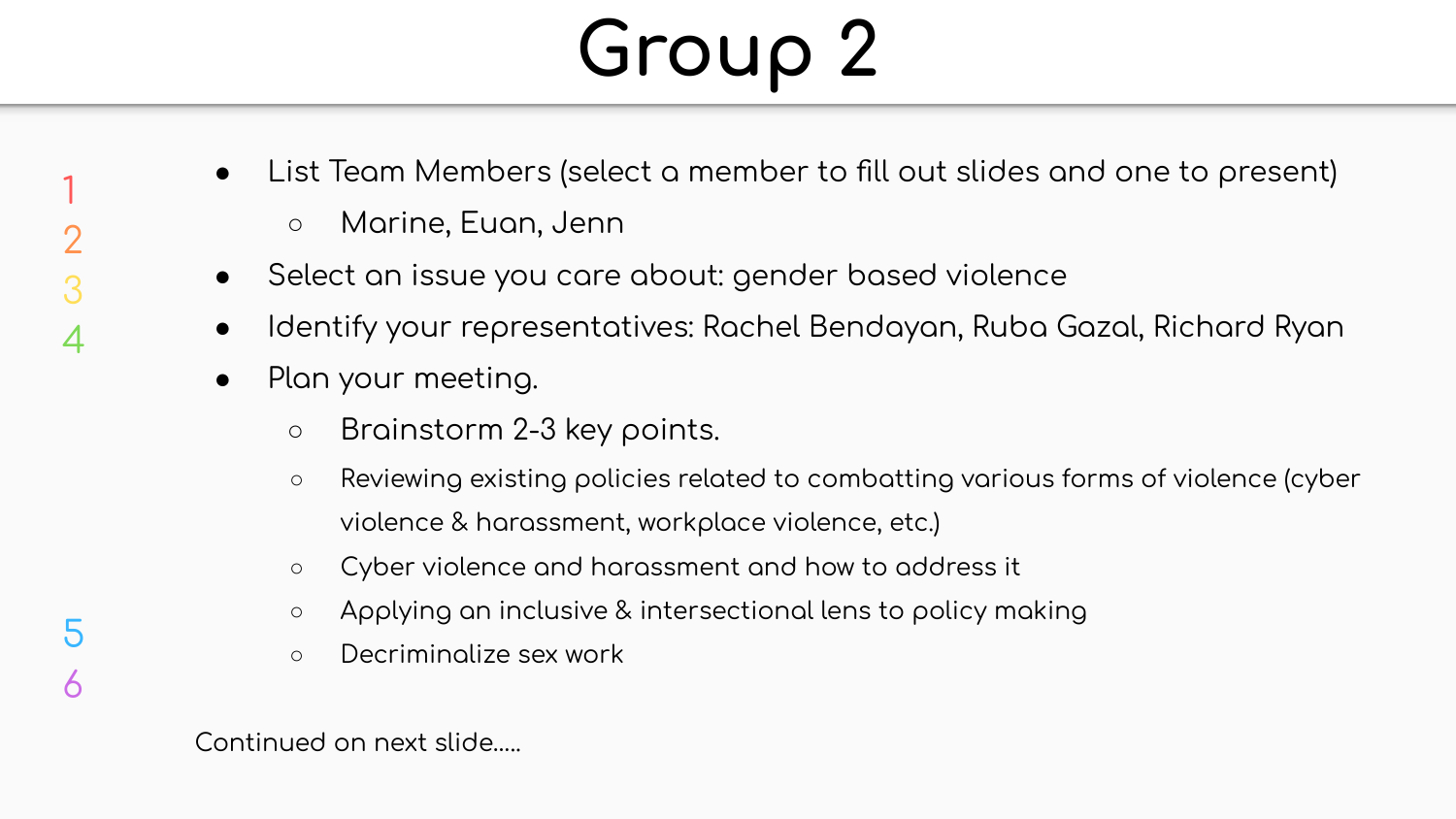- What materials would you send?
	- $\blacksquare$  What advocacy would you do to show them you care? (e.g. protest, petitions etc.)
		- Petition demonstrating wide-spread community support
		- $\bullet$  Showing data/research around the increases in domestic violence during the global pandemic
	- What is your ask? / What do you want them to commit to?
		- Decriminalize sex work
- How would you engage them post-meeting?
	- $\circ$  Live meeting / video conference / phone meeting
- Present to the group.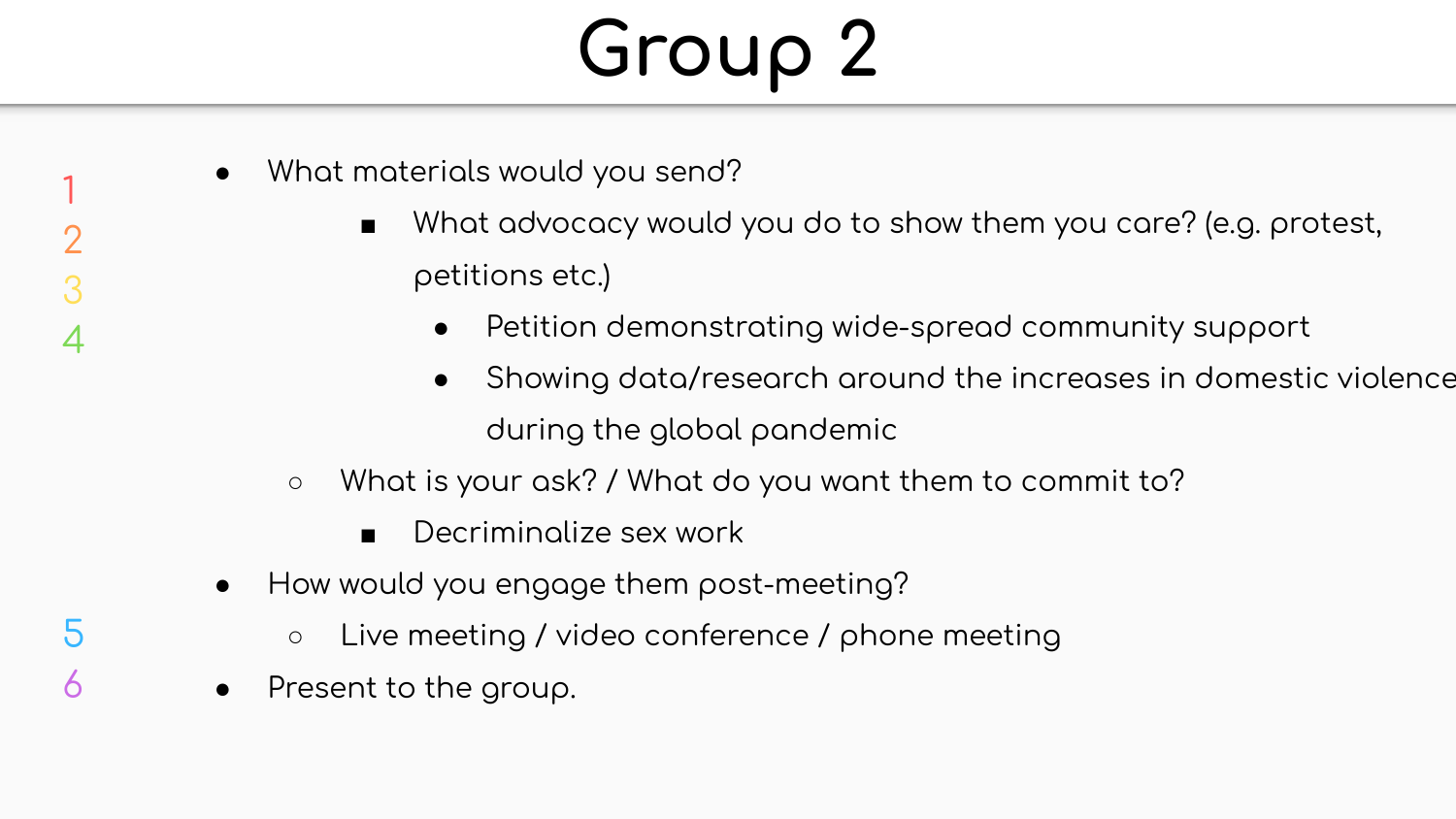- Team Members: Alyana, Naoual, Serisha, Yash  $\bullet$
- Select an issue you care about: Climate Change/Environment and Health
- Identify your representatives. Environment (Federal Ministers of Health,
- Environment, Provincial BC Minister, Local Indigenous Governing Council, Local
- $\boldsymbol{\varDelta}$ MP Jagmeet Singh)
	- Plan your meeting.  $\bullet$ 
		- Key Issues:  $\circ$ 
			- Health of the communities the pipeline is going through  $\blacksquare$
			- Consent and autonomy  $\blacksquare$
			- Impact on the environment concerns over leaks etc  $\blacksquare$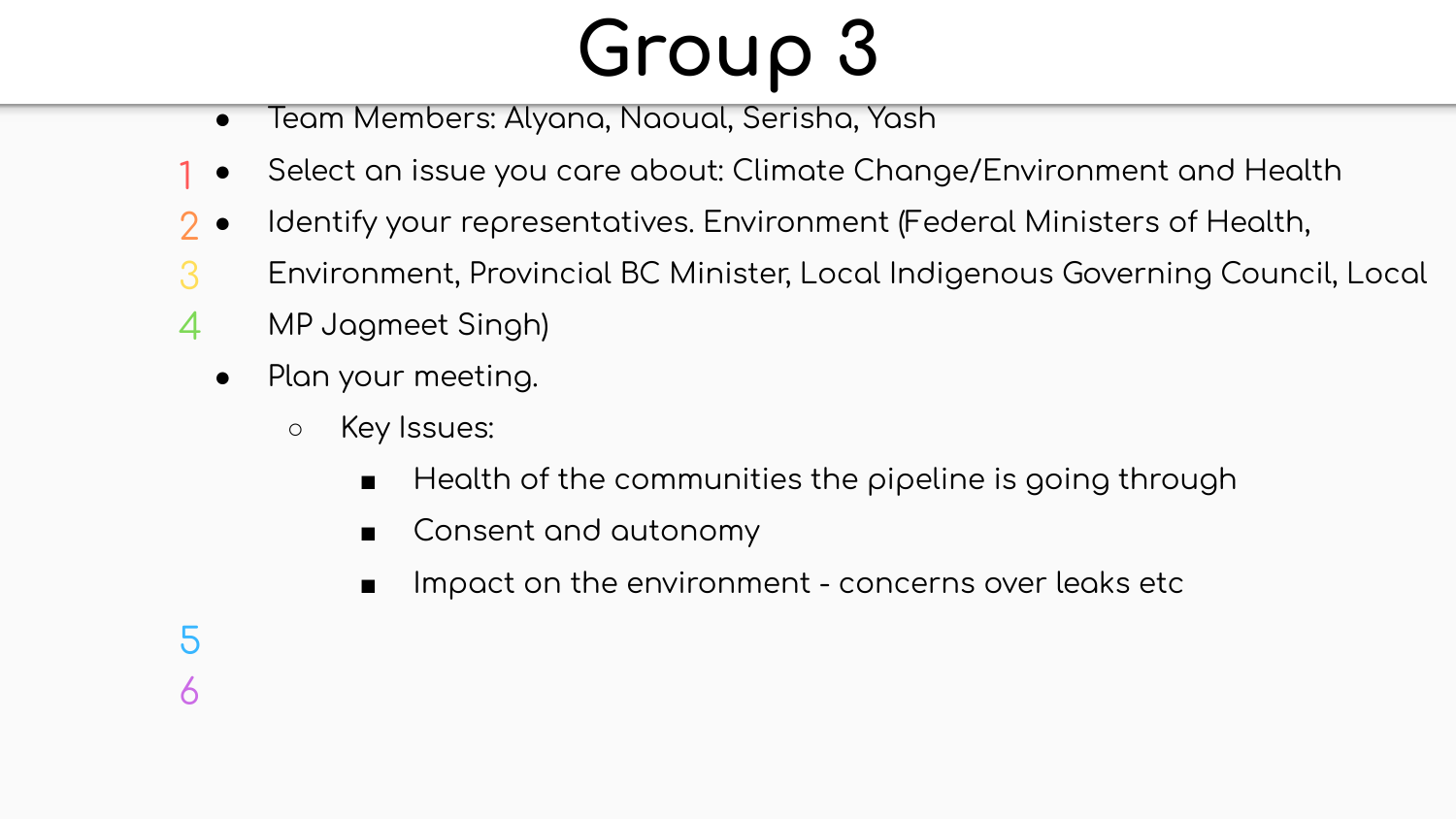- What materials would you send?
	- What advocacy would you do to show them you care? Petitions,
- Boycotting (notes and impact statements)
	- What is your ask? / What do you want them to commit to? Will you commit to providing indigenous groups and councils with representation and autonomy in the decision making process? Do you support the implementation of this pipeline? Will you commit to not putting in the pipeline? (never again) Will you commit to repurposing the finances?
- How would you engage them post-meeting? Spread to other MPs to show more 5
- people are against it could have multiple MPs present this in parliament 6
	- Present to the group.

1

 $\overline{\phantom{0}}$ 

3

4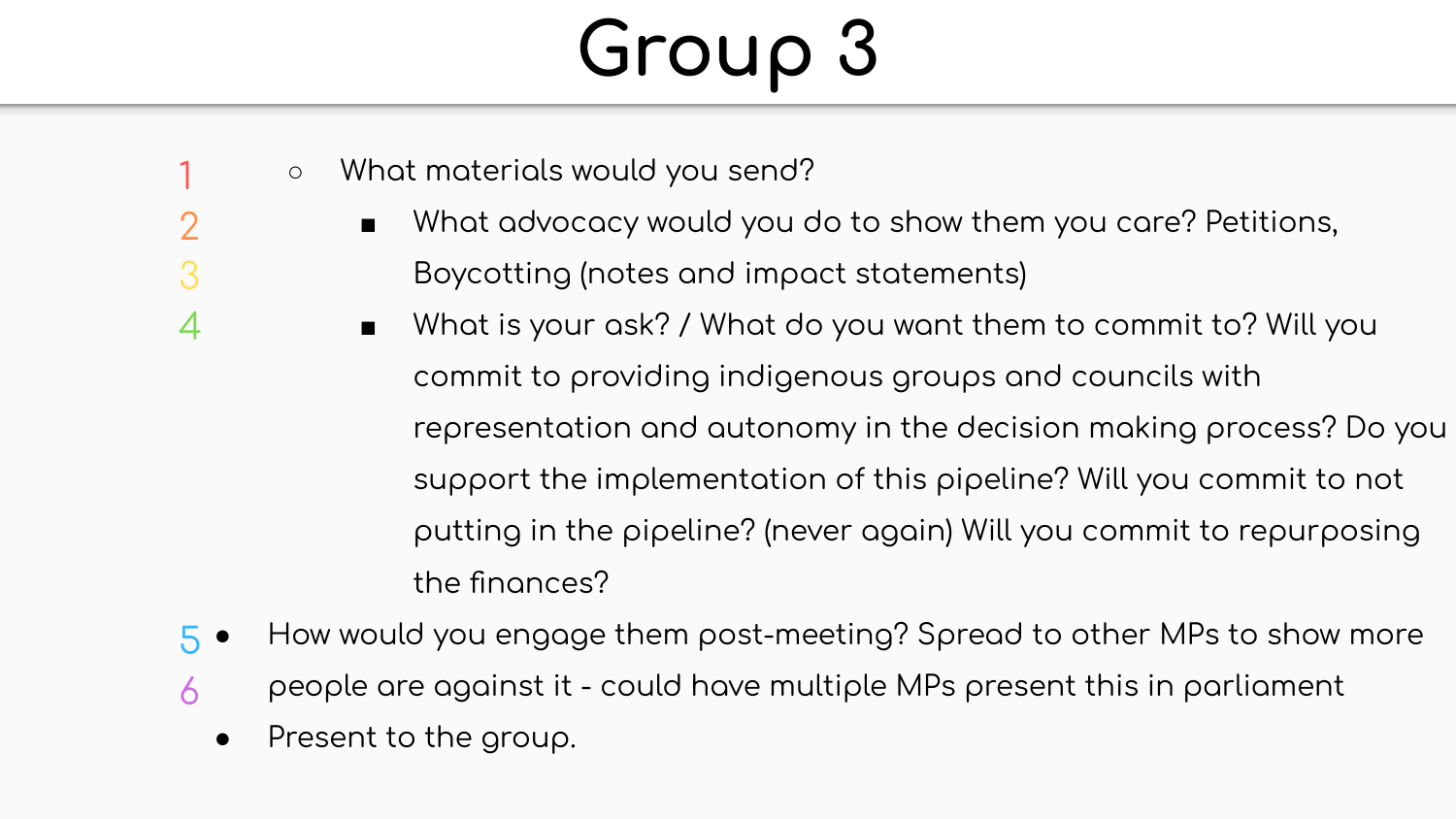- List Team Members (select a member to fill out slides and one to present) 1
- Select an issue you care about. 2
- Identify your representatives. 3
- $4\bullet\quad$  Plan your meeting.
	- Brainstorm 2-3 key points.
	- What materials would you send?
		- $\blacksquare$  What advocacy would you do to show them you care? (e.g. protest, petitions etc.)
	- What is your ask? / What do you want them to commit to?
- How would you engage them post-meeting?  $5<sup>1</sup>$
- Present to the group. 6